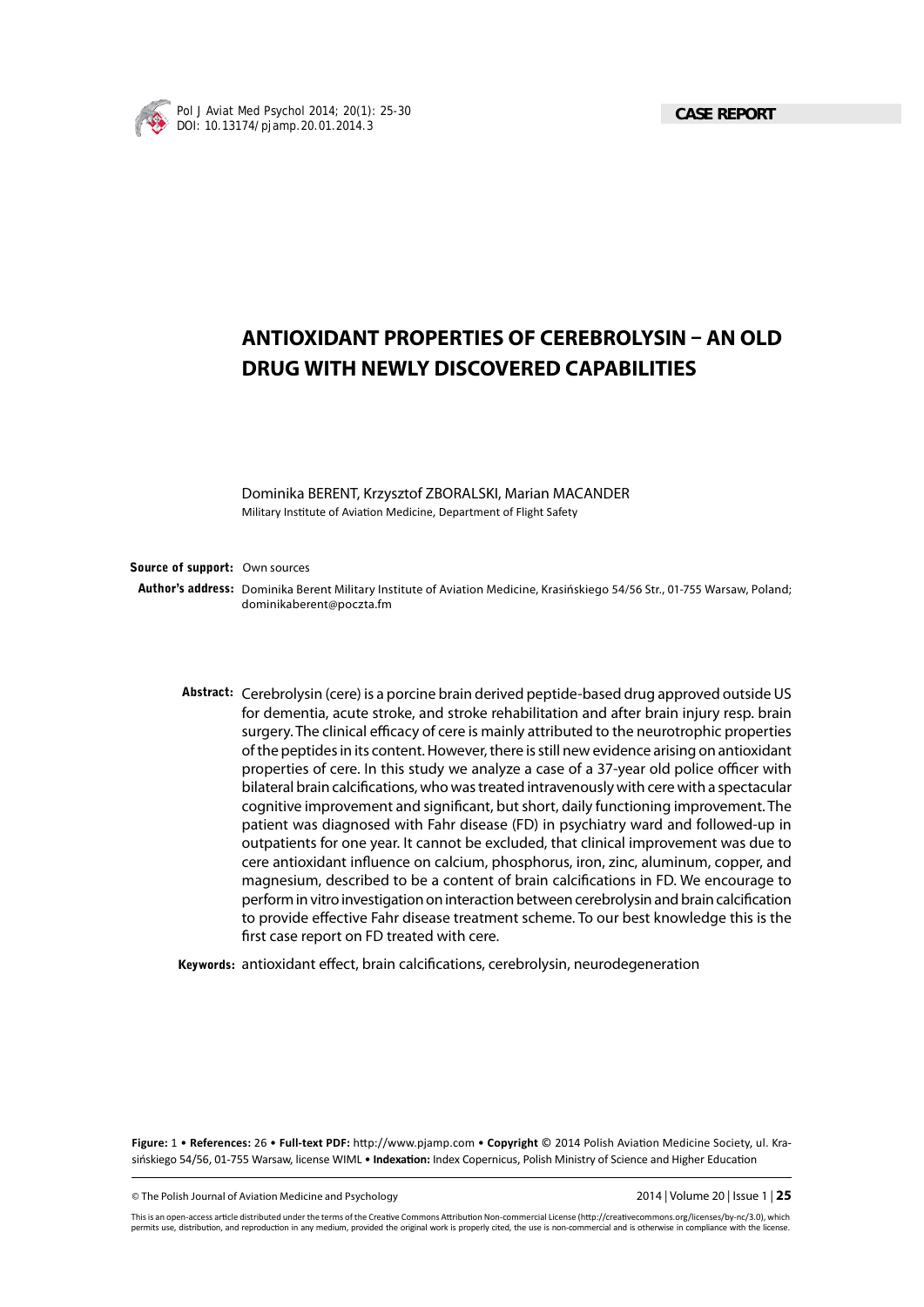#### **INTRODUCTION**

Cerebrolysin (cere) is a porcine brain derived peptide-based drug, containing a mixture of low molecular weight peptides and amino acids, displaying neuroprotective and neurotrophic effects. Recently, new data is emerging that shows possible antioxidant properties of cere. It is not excluded, that significant cognitive improvement in the case of the described patient with bilateral brain calcifications can be due to antioxidant properties of cere content.

Primary bilateral calcifications in basal ganglia are described in the literature as Fahr disease (FD). It is a rare neurodegenerative disorder of unknown etiology, with multiple motor and neuropsychiatric symptoms. The most frequent manifestations of FD are motor symptoms: parkinsonism, chorea, tremor, dystonia, athetosis or oro-facial dyskinesia. Cognitive impairment is the second most common one, and the third one is cerebellar impairment and speech disorder [18]. FD is characterized by idiopathic symmetrical intracerebral calcifications in the brain. The extracellular calcium deposits occur in the walls of capillaries, small vessels, and perivascular spaces. They are already present before the onset of the symptoms and usually appear in the third decade of life. They induce progressive neuronal degeneration in surrounding areas. The usual onset of symptoms is in the fourth to sixth decade of life [16,17,18]. Deposits consist not only of calcium, but also of phosphorus, iron, zinc, aluminum, copper, magnesium [5].

Cere is a lipid-free preparation of free aminoacids (75%) and low molecular mass peptides (25%) of animal origin [12] which mimic the action of endogenous neurotrophic factors on brain protection and repair. Nuclear-emission analysis of the cere content revealed a presence of magnesium, potassium, phosphorus, and selenium which had neuroactive and antioxidant properties [11]. The summary of product characteristics states cere is approved as a supportive treatment in structural damage of the central nervous system and slight dementias (www.urpl.gov.pl). Its potential efficacy and safety is described also in patients after stroke, central nervous system injury and vascular dementia [4,20] and there is some data on cere treatment in progressive supranuclear palsy [10], Asperger syndrome and childhood autism [15] and amnestic syndrome [3,4].

A double-blinded, placebo-controlled, randomized study on patients with mild traumatic brain injury showed that patients requiring 30 ml cere daily intravenous infusion significantly improve in the long-term memory at third month after brain injury [6]. Chen et al. analyzed 6 randomized, controlled trials of cere for treating vascular dementia, without a language restriction [7]. Cere showed a positive effect on general cognitive function and global clinical function. However, the authors concluded that there was insufficient evidence to recommend cere as a routine treatment for vascular dementia due to the limited number of included trials, wide variety of treatment durations and short-term follow-up in most of the trials.

Alvarez and Fuentes reviewed several randomized, double-blind, clinical trials on cere efficacy in Alzheimer disease and confirmed cognitive and global functioning improvement [1]. They found also that, the clinical benefits of cere were largely maintained for several months after treatment. However, they concluded that long-term studies with longer follow-up period were needed. Alvarez et al. qualified 279 patients with AD in randomized, doubleblind study [2]. The patients scored in MMSE 14-25 points. It is noteworthy that cere showed indirect dose-dependent correlation with clinical improvement. It was shown that patients obtaining 10 ml cere daily for 5 days a week during four consecutive weeks and maintaining therapy of 10 ml cere daily twice a week for eight consecutive weeks, improved cognition function significantly higher than those obtaining 30 ml cere or 60 ml cere in same treatment scheme. Probably, the efficacy of cere in this group of patients results from its ability to reduce Aβ deposits [25].

There are very limited data on antioxidant properties of cere. Some were delivered on 163 patients with primary ischemic stroke admitted within the first 12 h after stroke onset. At baseline, patients had theirs lipid spectrum analyzed, level of free-radical lipid oxidation measured with chemiluminescent method, and hemostasis system parameters assessed. Patients were stratified into 3 groups: group 1 (n=59) received traditional treatment and mexidol during the first 10 days in dose 500.0 mg intravenously and cere in dose 1.0 ml intramuscular; group 2 (n=60) received cere in dose 1.0 ml intramuscular during 10 days in addition to traditional treatment; group 3 (n=44) received only traditional treatment. It was shown that administration of neuroprotective drugs, mexidol and cere, improved the lipid spectrum, reduced the intensity of free-radical lipid oxidation, and stabilized hemostasis parameters. Moreover, patients of group 1, while examined on the 21st day after stroke, showed increase in survival rate and more rapid reversal of neurological deficits [13].

A blood level of oxygen active forms were measured using chemiluminescent method before and after cere treatment in 41 former Chernobyl "liquidators" who have developed a complex of mental disorders of exogenous-organic type. Two groups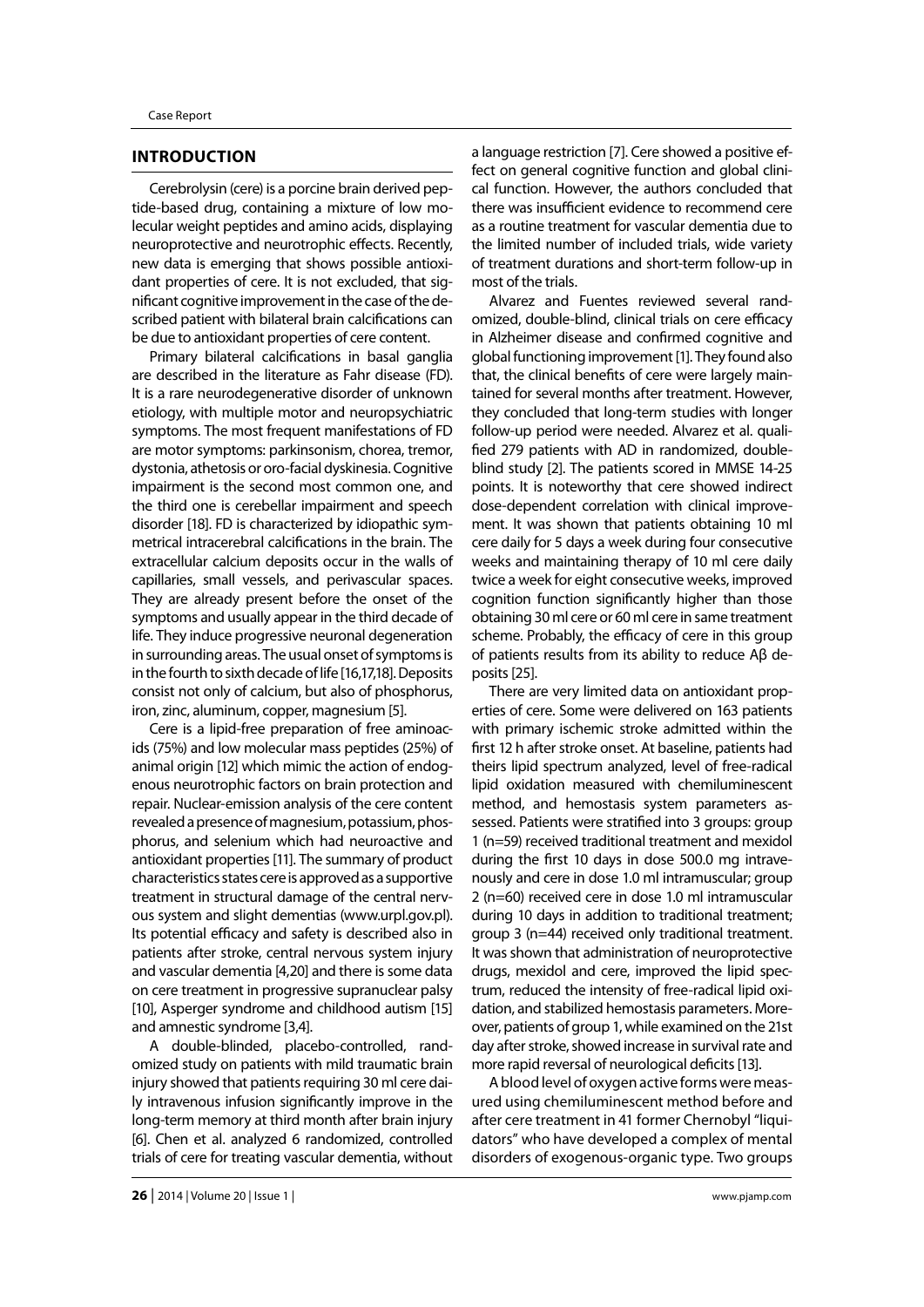D. Berent et al. - Antioxidant properties...

have been distinguished: (1) with marked effect of therapy and (2) with slight therapeutic effect. In the first group, cere significantly decreased oxygen active forms level [26].

Here reported patient and his family members gave a written informed consent and the case report protocol had been approved by the Local Bioethics Committee No. RNN/466/13/KB.

## **CASE REPORT**

A 37-year-old police officer was admitted to the psychiatry ward for a diagnosis of progressing change in behavior, cognitive impairment and urine incontinence. The patient had a history of treatment for neurasthenia (F48.0 of ICD-10) [24] since he was 31 and alcohol dependence since he was 20 (F10.2 of ICD-10) [24]. There was no history of other, than alcohol and cigarettes, psychoactive substances intake. The history of concomitant somatic disorders and severe brain injuries were also silent.

The analysis of medical records and interview obtained from the family members revealed progressive changes in behavior of the subject after he reached 28 years. He has become euphoric or irritated and aggressive, sexually disinhibited and overfamiliar with strangers. He had no history of developmental delay in childhood. He graduated with good results from two university faculties. There was no family history of neurological disease. His consecutive treatment consisted of tianeptine, carbamazepine, valproic acid, and risperidone. Due to progressing behavioral disinhibition and urine incontinence, he was admitted to psychiatry ward for further diagnosis.

# **DIAGNOSTIC PROCEDURE BEFORE THE FIRST INTRAVENOUS CERE CYCLE**

His brain computed tomography (CT) revealed massive bilateral calcifications in basal ganglia (lenticular and caudate), thalamus (Fig. 1. a-d) and in cortex of fronto-parietal border (Fig. 1. e-f). Apart from this, CT showed also cortico-subcortical atrophy of the brain, massive calcifications in the mucous of the left frontal sinus and Sieve cells and slight calcifications in the sphenoid sinus mucosum. It is difficult to state if the mucous calcifications were related to the etiopathogenesis of FD or would have revealed even though. The patient presented neutral mood, flat affect and tangentiality. He was suspicious, without delusional thinking or disturbances in perception. He showed apparent disturbances in episodic memory, operating memory and short attention span. His speech was



Fig. 1. Brain computed tomography of the patient.

pressured and blurred. The patient displayed no insight into his signs and symptoms, and his only claim were sleep disturbances. Parents delivered a history of urine incontinence during the night and day since about 2 years.

Before the first course of cerebrolysin treatment, the patient underwent a neuropsychological examination which showed decreased cognitive functioning related to the frontal lobe disturbances [23]. A decreased extend and permanence of direct visual memory was confirmed. His MMSE [8] score was 24. He did not manage to put any number on circle in the clock drawing test [22]. His intelligence quotient measured with the revised Wechsler adult intelligence scale (WAIS-R) was 68 [9].

The laboratory tests and physical examination did not reveal any possible secondary nature of brain calcifications. There was no abnormalities observed on fundoscopic examination. Neurological examination revealed blurred pressured speech, bilateral positive Babinski sign, no other abnormalities were found. His EEG recordings before the first cere treatment course revealed no epileptic activity. The α rhythm was moderately abundant, symmetrical, irregular, with a correct spatial organization of 10-11 Hz, amplitude of 25 μV. The stop reaction was bilaterally poor. We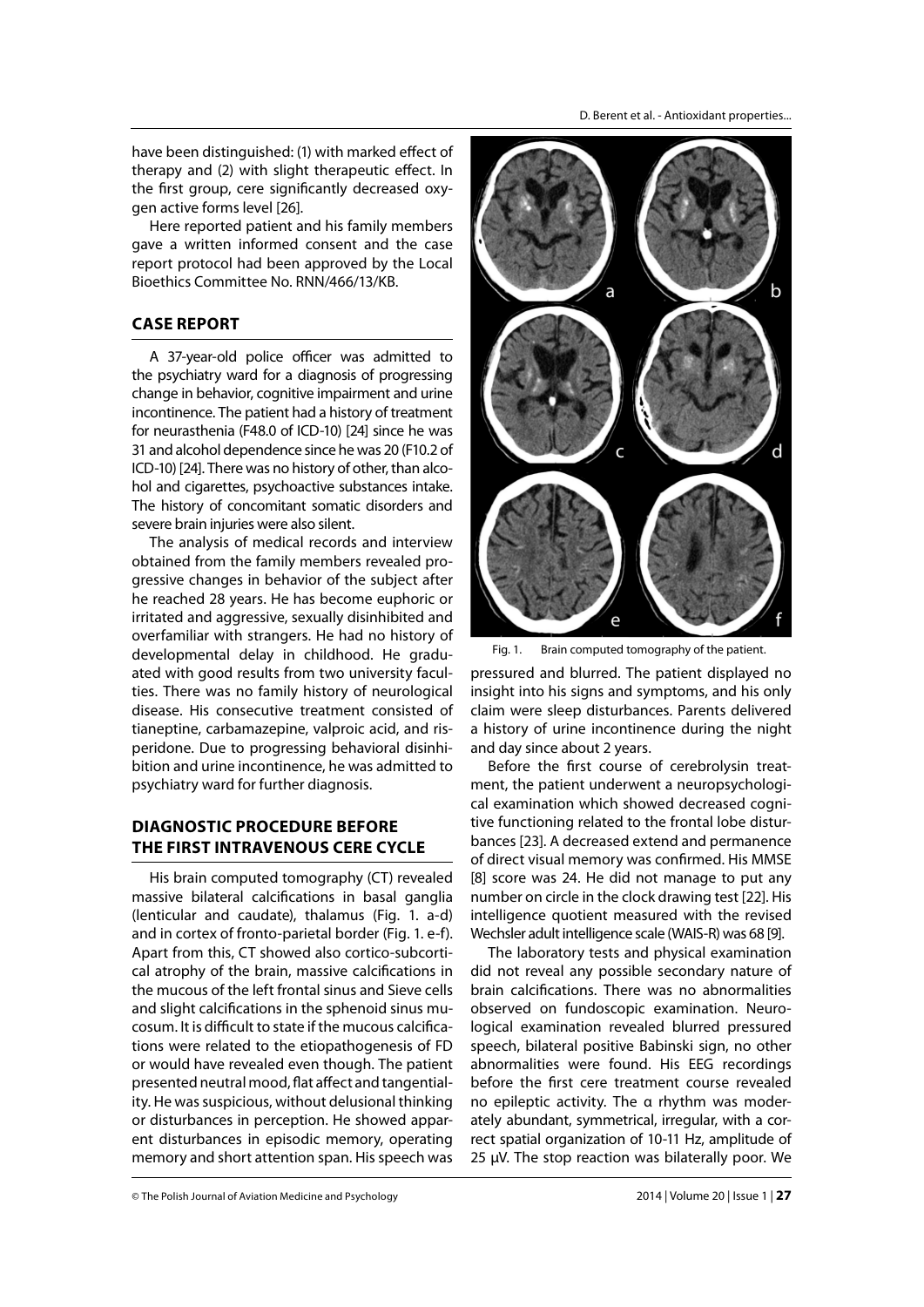observed generalized, irregular low-voltage fast activity with diffused theta waves 6-7 Hz. His EKG tracings were normal. Laboratory investigations including blood count, serum electrolytes (calcium, chlorates, potassium, sodium) level, sedimentation rate, renal and liver function tests, glucose level, thyreotropin and free thyroid hormones serum levels did not reveal any abnormality.

After analysis of the above listed diagnostic procedures and exclusion of any secondary cause for brain calcifications, a probable diagnosis of Fahr disease was established.

# **TREATMENT**

The patient was initially put on carbamazepine and chlorprothixene (50mg/day). After 2 days treatment with carbamazepine in a daily dosage of 400 mg patient developed side effect as an erythema located in the area of head, thoracic, abdomen and thighs. Carbamazepine was stopped and antihistaminic agents were introduced. The patient displayed sexual disinhibition towards female patients and medical personnel and became even aggressive as submitting sexual proposals and grabbing women in the ward. He displayed urine incontinence during the day and night and had no insight into it, which made urine incontinence more problematic and confusing for others then for himself. Zuclopentixol and sodium valproate were gradually introduced but after 2 days of 30mg/day zuclopentixol intake, he showed severe parkinsonism with parkinsonian posture, parkinsonian gait and upper limbs muscle rigidity. Zuclopentixol and chlorprothixene were stopped and biperiden was administered until the parkinsonism resolved.

When brain computed tomography and psychological examinations were completed (results indicating frontal lobe structural damage), the decision on cere treatment was made as FD can be defined as a disease with brain structural damage, here additionally with cognitive impairment. Patient underwent a 20 days cere intravenous treatment 10ml/day. There was no urine incontinence episode during the whole cere treatment and during 4 days after we finished cere treatment and discharged our patient. His sleep and behavior disturbances, cognitive functioning improved: he could focus, read book.

After the patient was discharged, he was provided with psychiatric follow-up in outpatients for 20 days with a cere maintaining therapy. He was receiving 10 ml cere per day intramuscularly twice a week. He received a total of 8 dosages cere a 10 ml within 20 days psychiatric follow-up. The treatment of sodi-

um valproate (1000mg/day) was continued. Additionally, choline alfoscerate was given in a dose of 800mg/day, as a supportive treatment to maintain current improvement of cognitive impairment. After 20 days of follow-up he was transferred to the psychiatric ward for a second cere intravenous treatment course. On admission a stable status of mental improvement was found. The patient was calm, with improvement in social and sexual disinhibition. There was no urine incontinence during outpatients follow-up. His second neuropsychological examination (before second cere treatment course, 80 days after the first neuropsychological examination) revealed improvement in extend and permanence of direct visual memory, however the results of same neuropsychological tests as previously used were still below the normative ranges. This time, he scored 30 points on MMSE.

During the second cere treatment course there was no urine incontinence and significant improvement in lack of social and sexual inhibitions. However, despite the better results on neuropsychological examination, we observed worse compliance during intravenous treatment: the patient was irritated, interrupting cere intravenous flow and during the family members visits, he was becoming more irritated, with impulsive behaviors. The patient presented with poor upper limbs balance and bent posture. This time, the clinical outcome on cere was not as significant as recently. He obtained psychiatric follow-up with cere intramuscular maintaining treatment as previously. Unfortunately, progressive worsening of neurological and mental status is observed. His current main problems, referred in outpatients, are sexual disinhibition, urine and fecal incontinence.

## **DISCUSSION**

Although our patient was treated with carbamazepine (400mg/day) about 2.5 year earlier, now he developed skin side-effects while treated with same daily carbamazepine dosage. The patient displayed hypersensitivity to typical antipsychotics. He developed severe parkinsonian signs after 2 days of treatment with zuclopentixol 30 mg daily. Parkinsonism resolved after the zuclopentixol had been stopped and the patient started on biperiden. In our opinion it can be due to progressive neurodegeneration of brain cortex and changes in drug receptors localization and balance. During the second hospitalization a bend posture and poor upper limbs balance was seen and consistent in the absence of neuroleptic treatment, which was a new patient's neurological sign. There are some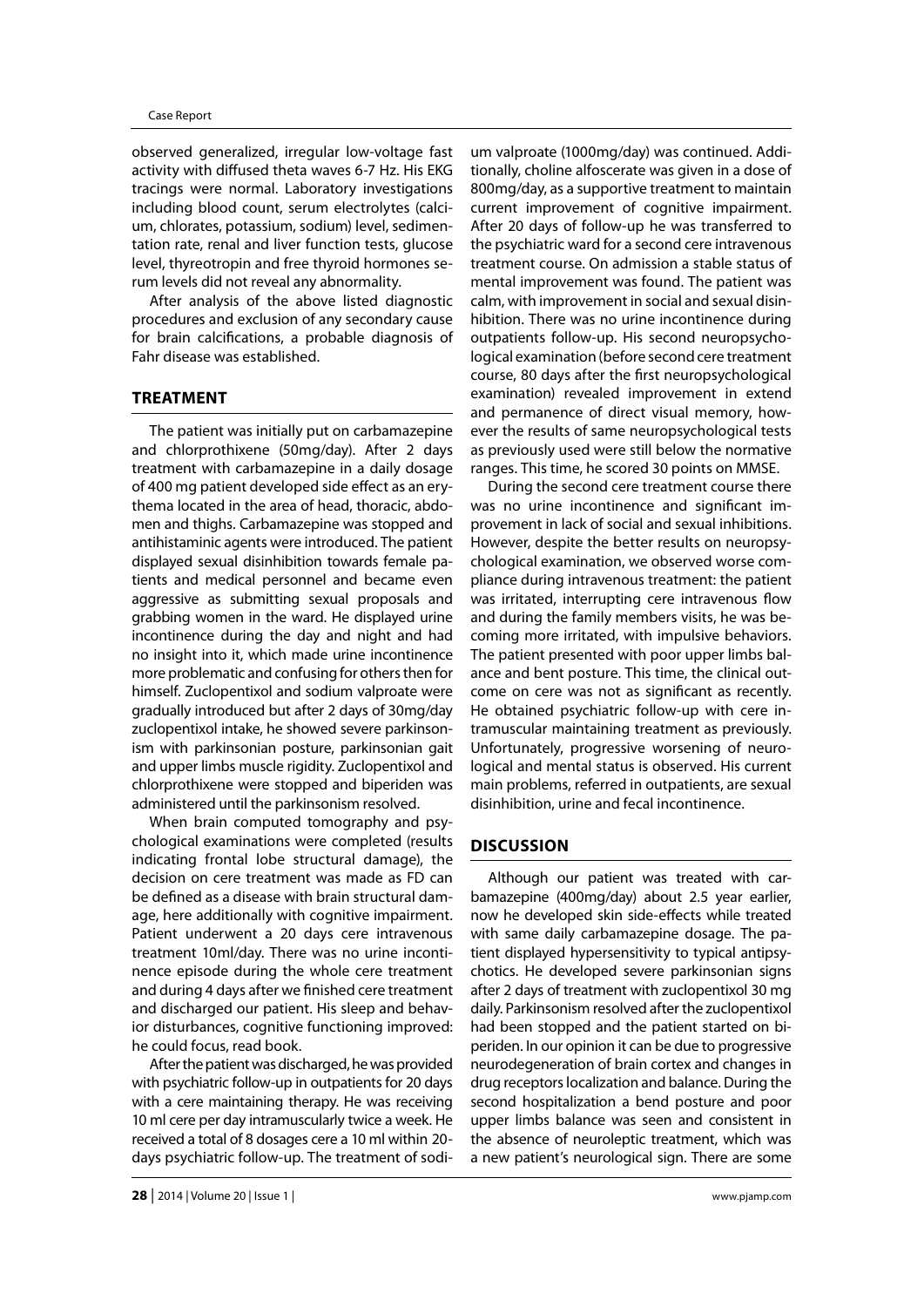data that patients with Fahr's disease are at greater risk for extrapyramidal side effects. In one case series, four of seven patients with basal ganglia calcification were prone to extrapyramidal side effects with treatment with typical antipsychotics [9]. In patient described by Shakibai et al. [21], there was no extrapyramidal symptoms during treatment with risperidone (3mg/day). The authors conclude that it is probably more safe to treat psychosis or accelerated psychomotor drive in patients with Fahr's disease with atypical antipsychotics.

General cognitive and social functioning improved during the first intravenous cere treatment cycle and maintained for 2-3 weeks after that. Unfortunately it has declined during the second intravenous cere treatment. In our opinion, the possible reason of this decline requires wider discussion. It is possible that this decline was due to continuous progress of calcifications and secondary neurodegeneration. However, so far, it has not been determined if a critical amount must be reached before clinical signs and symptoms occur [16] or a patient gets worse.

So far, there is no causative treatment of FD. Selective removal of deposited calcium from the brain without affecting calcium from bone and other tissues appears to be an impossible task [18]. Further, there are several other than calcium minerals deposited. An attempt of treatment with central nervous system specific calcium channel blocking agents like nimodipine was unsuccessful [18]. Reduced 25-OH vitamin D3 with normal levels of 1.25(OH)2 vitamin D3, indicate an inborn error of vitamin D metabolism and was found in three members with FD [19] and suggest a new possible treatment strategy. It is noteworthy, in one patient, disodium etidronate showed symptomatic benefit without reduction in calcification [14]. It is interesting that cere contains magnesium, potassium, phosphorus, and selenium which had neuroactive and antioxidant properties [11]. Calcifications, located extracellularly, in the walls of capillaries, and small vessels, and in perivascular spaces contain calcium, mag-

nesium, phosphorus, iron, zinc, aluminum, copper [5]. It is a matter of question if microelements being a content of cere and administered intravenously act in chemical reactions with microelements in FD calcifications present in the walls of vessels and in the perivascular spaces. If they do, another question is coming, if it increases or reduces the size of FD deposits or maybe it is neutral according to this issue. Significant improvement of our patient's condition during the first cere treatment course and current stable cognitive improvement, encourages the use of this agent in FD. In our opinion it is an introduction to investigate cere influence on FD deposits in experimental or animal models. We think, it could deliver a guidelines according to optimal duration and daily dosages for intravenous cere treatment in FD to maintain the clinical improvement.

## **Conclusions:**

- 1. It is possible, that patients with symmetrical brain calcifications can benefit from antioxidant properties of cerebrolysin.
- 2. It cannot be excluded that the significant clinical improvement in patient with basal ganglia calcifications was due to the interaction between other than protein contents of cerebrolysin and chemical elements of brain calcifications.
- 3. We encourage to perform in vitro investigation on interaction between cerebrolysin and brain calcification to provide effective Fahr disease treatment scheme.

## **Disclosure section:**

The Author reports no proprietary or commercial interest in any product mentioned or concept discussed in this article.

### **Acknowledgments:**

Sincere thanks to Katarzyna Osowska, MD (Pirogow Memorial Hospital, Lodz, Poland) for help in clinical interpretation of the patient's brain computed tomography.

### **AUTHORS' DECLARATION:**

**Study Design**: Dominika Berent; **Data Collection:** Dominika Berent; **Manuscript Preparation:** Dominika Berent, Krzysztof Zbolarski; **Funds Collection:** Marian Macander. The Authors declare that there is no conflict of interest.

## **REFERENCES**

- 1. Álvarez A, Fuentes P. Cerebrolysin in Alzheimer's disease. Drugs Today (Barc) 2011; 47(7):487-513. doi: 10.1358/ dot.2011.47.7.1656496.
- 2. Alvarez XA, Cacabelos R, Laredo M, Couceiroa V, Sampedroa C, Varelaa M et al. A 24-week, double-blind, placebo-controlled study of three dosages of Cerebrolysin in patients with mild to moderate Alzheimer's disease. Eur J Neurol 2006; 13: 43-54.

© The Polish Journal of Aviation Medicine and Psychology 2014 | Volume 20 | Issue 1 | **29**